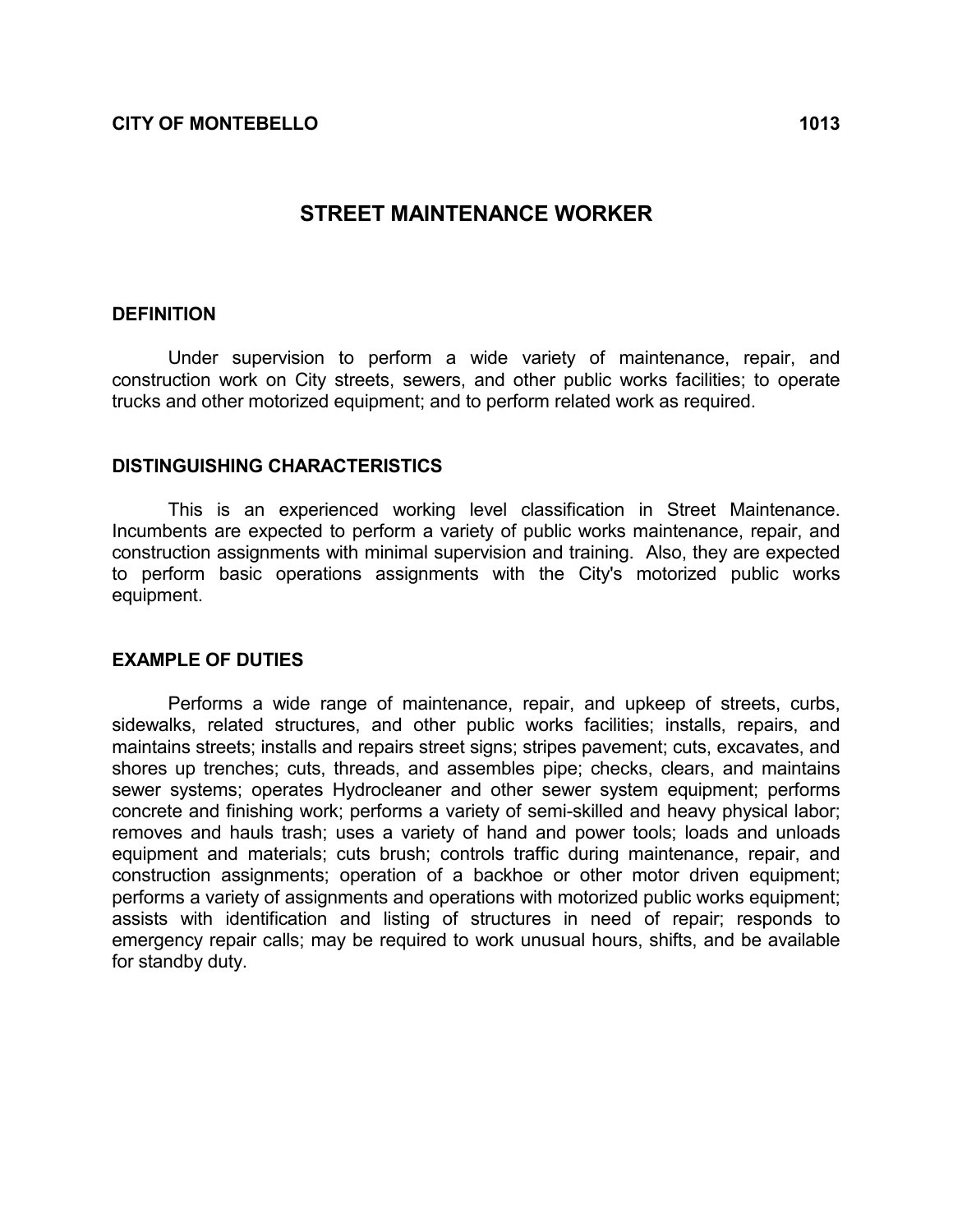# STREET MAINTENANCE WORKER

### SPECIAL REQUIREMENTS

Possession of an appropriate California driver's license.

## EMPLOYMENT STANDARDS

Knowledge of:

- Methods, tools, and equipment used in municipal public works maintenance, repair, and construction work.
- Characteristics, operation, and maintenance of motorized public works equipment and vehicles.
- Safe work practices.

and

Ability to:

- Performs wide variety of public works maintenance, repair, and construction assignments.
- Operate vehicles and motorized public works equipment.
- Use hand and power tools skillfully.
- Perform heavy physical labor requiring strength, dexterity, and agility.
- Understand and carry out oral and written directions.
- Read and write at the level required for successful job performance.
- Work unusual shifts, weekends, evenings, holidays, and on standby status when required.
- Maintain good public relations with people contacted during work assignment.
- Establish and maintain cooperative working relationships.